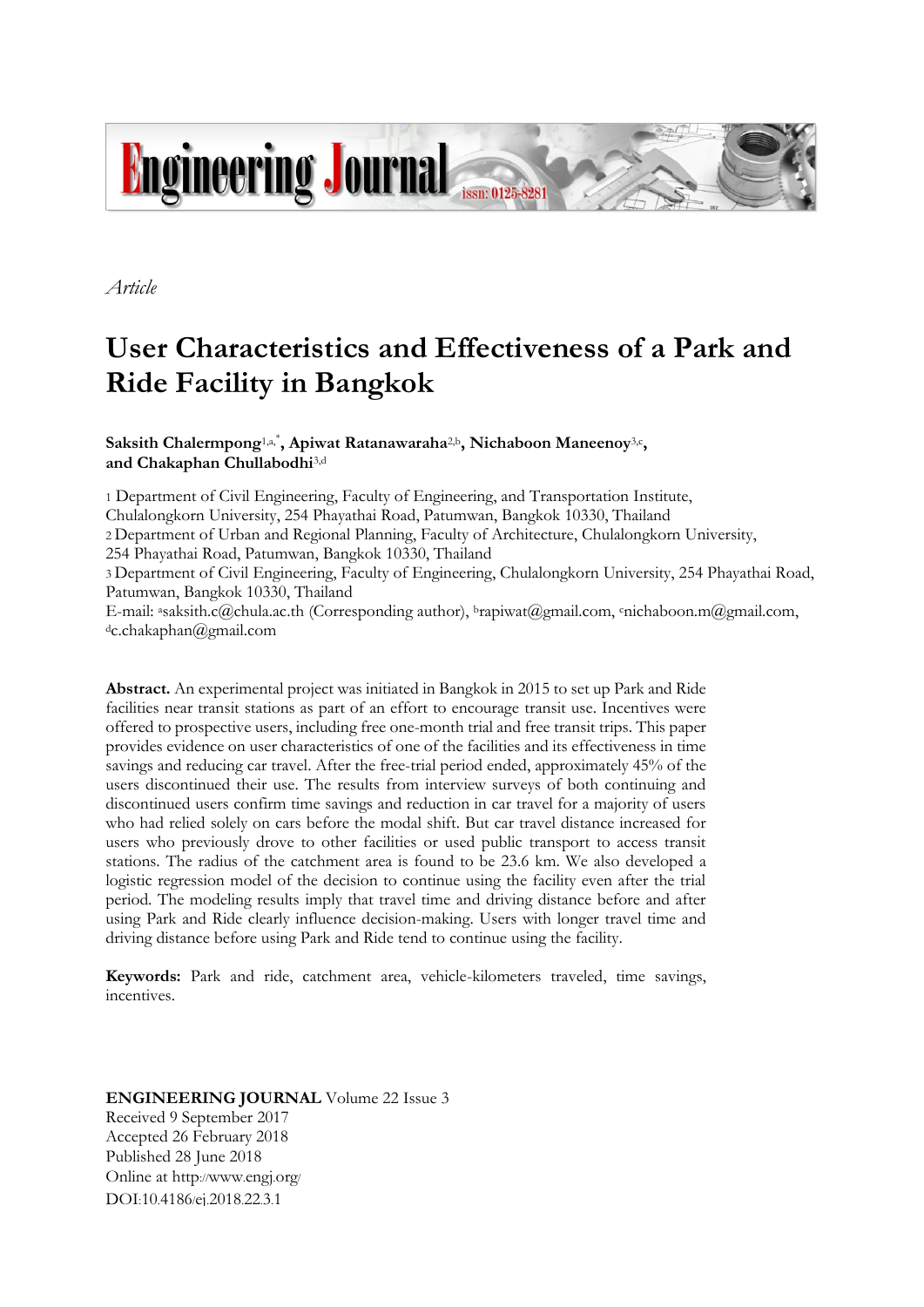#### **1. Introduction**

As Bangkok expands its mass rail transit networks, Park and Ride (P&R) becomes a key component of efforts that aim to promote transit use by expanding the transit catchment area beyond distances reachable by walking, bicycling, and public transport. The Mass Rapid Transit Authority of Thailand (MRTA) has built 12 P&R facilities near its subway stations in Bangkok. According to an MRTA report, its current P&R capacity cannot accommodate the excess demand for P&R [1]. But there is scant empirical evidence on P&R usage in the city, such as user profiles, travel behaviors of P&R users, the effects of pricing on prospective users, and the benefits to society through reducing car travel. This underlies the pressing need to produce evidence to help guide the planning and investment of P&R facilities in the city.

Meanwhile, the global literature on P&R has examined a number of key aspects, including catchment areas [2, 3], locational considerations [4, 5], user characteristics [6, 7], and reasons for success [8]. In terms of car travel, a number of existing studies confirm the correlation between P&R availability and the reduction in car travel. For instance, a survey of 150 P&R facilities in the United States indicated vehicle miles traveled (VMT) savings due to P&R availability [9]. A number of studies also point to the benefits of P&R in reducing driving and greenhouse gas (GHG) emissions [10]. But other studies also challenge such notion. Car travel may still account for a long part of the trip, limiting the contribution to GHG reduction [11]. Because the P&R availability increases car mobility, this may facilitate the modal shift for access trips from public transport, walking and bicycling to private cars. The so-called "abstraction effect" occurs when commuters who previously use only public transit shift to driving for access trips when P&R is available [12, 13].

While such literature provides general information and insights about P&R facilities, an effective P&R planning and implementation requires city-specific evidence that reflects the actual user characteristics and the factors that determine users' decisions. The current literature is mostly based on experiences in the United States and Europe, not so much from developing countries, especially in cities where transit-oriented development is gaining ground and where P&R facilities are being built.

Such is the case with Bangkok. In 2015, an experimental project was initiated in the city to set up P&R facilities near transit stations as part of a city-wide effort to reduce reliance on private cars and to encourage transit use. Incentives were provided to prospective users for a few months. After the free-trial period and the incentives ended, a number of users stopped using the P&R facilities. But a large proportion of users have continued to pay and use the service. The data gathered for the experimental project are useful, not only for academic inquiry but also for practical purposes, as the city considers options for developing a comprehensive transport policy in general, and a P&R policy in particular.

This paper provides a summary of the findings that the research team gathered and analyzed as part of the experiment. The key objectives of the paper are threefold: to analyze P&R user characteristics; to examine the effectiveness of P&R in terms of car-travel reduction and time savings; and to examine the factors affecting users' decisions to continue or discontinue to use the facilities after the incentives ended. The following sections provide the background, research design and methodology, and research findings. We conclude the paper with a discussion on the implications for parking policy in the context of transit-oriented development in Bangkok.

#### **2. Overview of The Park & Ride Experiment Project**

An experimental project to provide P&R facilities along transit lines was conducted as part of the Bangkok's Sathorn Model program of the Sustainable Mobility 2.0 initiative of the World Business Council for Sustainable Development. Locally funded by the Toyota Mobility Foundation, the program includes a number of projects that aim to reduce the reliance on private cars and use more public transport, including school shuttle buses, flexible work hours, and traffic flow management.

The P&R project provides P&R facilities near transit stations in the outer areas of Bangkok by utilizing undeveloped private land plots and underused parking lots of nearby supermarkets and shopping malls. As of May 2016, the project facilities can accommodate up to 2,613 cars in 14 locations. This paper focuses on the P&R facility located next to Krungthonburi BTS station, primarily because 290 out of 320 users in the overall P&R project are users of the Krungthonburi P&R Facility. The facility accommodates a total of 290 cars, 122 of which are under roof, with automatic barrier gates, 24-hour security guards, lighting, and bathrooms.

Krungthonburi station is located in Bangkok's western suburbs and is the first BTS station across the Chaopraya River (Fig. 1). Despite a short distance of about 4 km from the station to the Silom-Sathorn CBD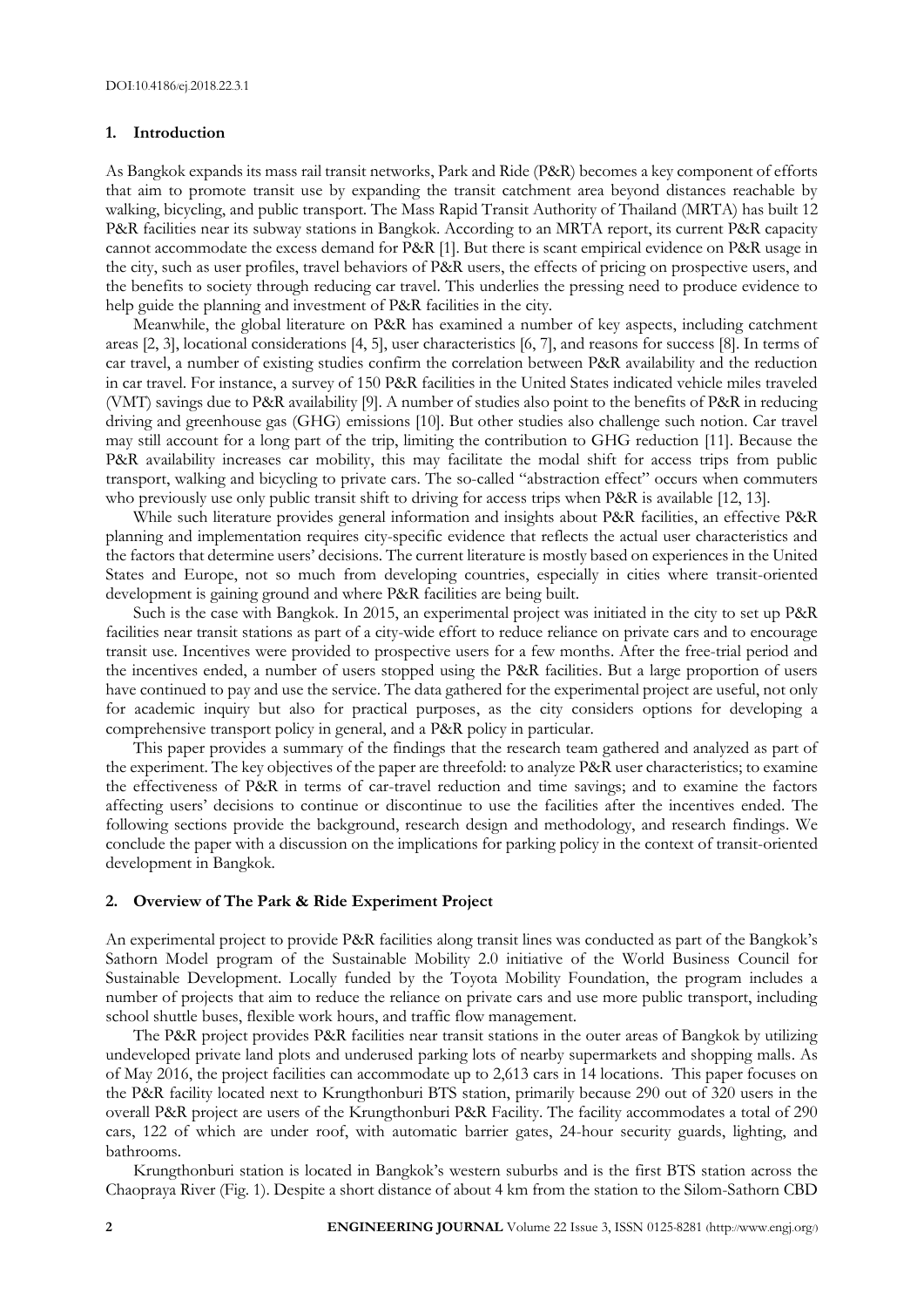area, the travel time by car is excessive, with average speed of 5.1 km/h during peak hours [14]. This is due to the bottleneck at Taksin Bridge, one of the few river-crossing bridges that connect the western suburbs to central Bangkok. A P&R facility at Krungthonburi provides a good alternative for commuters who want to avoid delay on the bridge and congested Sathorn and Silom roads. Notably, the Krungthonburi P&R facility accounts for only 11% of the overall P&R program capacity but as many as 90% of the participants. This indicates an uneven distribution of P&R capacity relative to the potential time savings from switching to P&R. Meanwhile, the full-capacity operation at the Krungthonburi site and the overflow parking in nearby areas also indicate the inadequacy of P&R capacity relative to Taksin Bridge trips.



Fig. 1. Locations of Krungthonburi P&R and Bangkok's CBD.

A few service options and rates were available, with incentives being offered to entice prospective users, as follows.

1. Free trial for one month during August 27 - October 30, 2015;

2. Monthly membership: Free of charge during the first month. A monthly fee of 1,605 baht (US\$45) for subsequent months until December 31, 2016. Members received a transit card with 50 free trips on the BTS transit system preloaded (worth 1,250 baht or US\$35) every month;

3. Daily use: Non-member are allowed to use the park and ride facility, with a flat fee of 80 baht per day (US\$2.3) from November 18, 2015;

4. Monthly fee reduced to 1,070 baht (US\$30) from 1 March 2016 without free transit trips; and

5. Open 24/7 from 1 March 2016, with an hourly rate of 20 baht (US\$0.60) and discount rates for evening and overnight hours.

Note that to be eligible to apply for monthly membership and receive incentives, applicants must show proofs that they work at locations near BTS stations and will use the P&R facility to commute to work. This is to prevent the use of the facility as a regular parking lot by those living nearby.

### **3. Research Questions, Hypotheses, and Data Collection**

The key research questions are: (1) How effective is P&R in reducing car travel? and (2) Are there any differences in terms of user characteristics between users who continue using P&R and those who discontinued the use after the free trial period? We hypothesize that the vehicle kilometers traveled (VKT) would be shorter after the users participated in the experiment and that travel time and driving distance are the key factors that determine whether a user would continue to use P&R.

We conducted a series of user interview surveys at Krungthonburi P&R in April and May 2016. As of May 2016, 317 drivers have registered for one-month free trial of the facility, 145 discontinued after the free trial period, and 172 have continued using the facility as paid monthly members. We interviewed 61 discontinued users and 131 continuing members who pay 1,605 baht and receive a free transit card. Our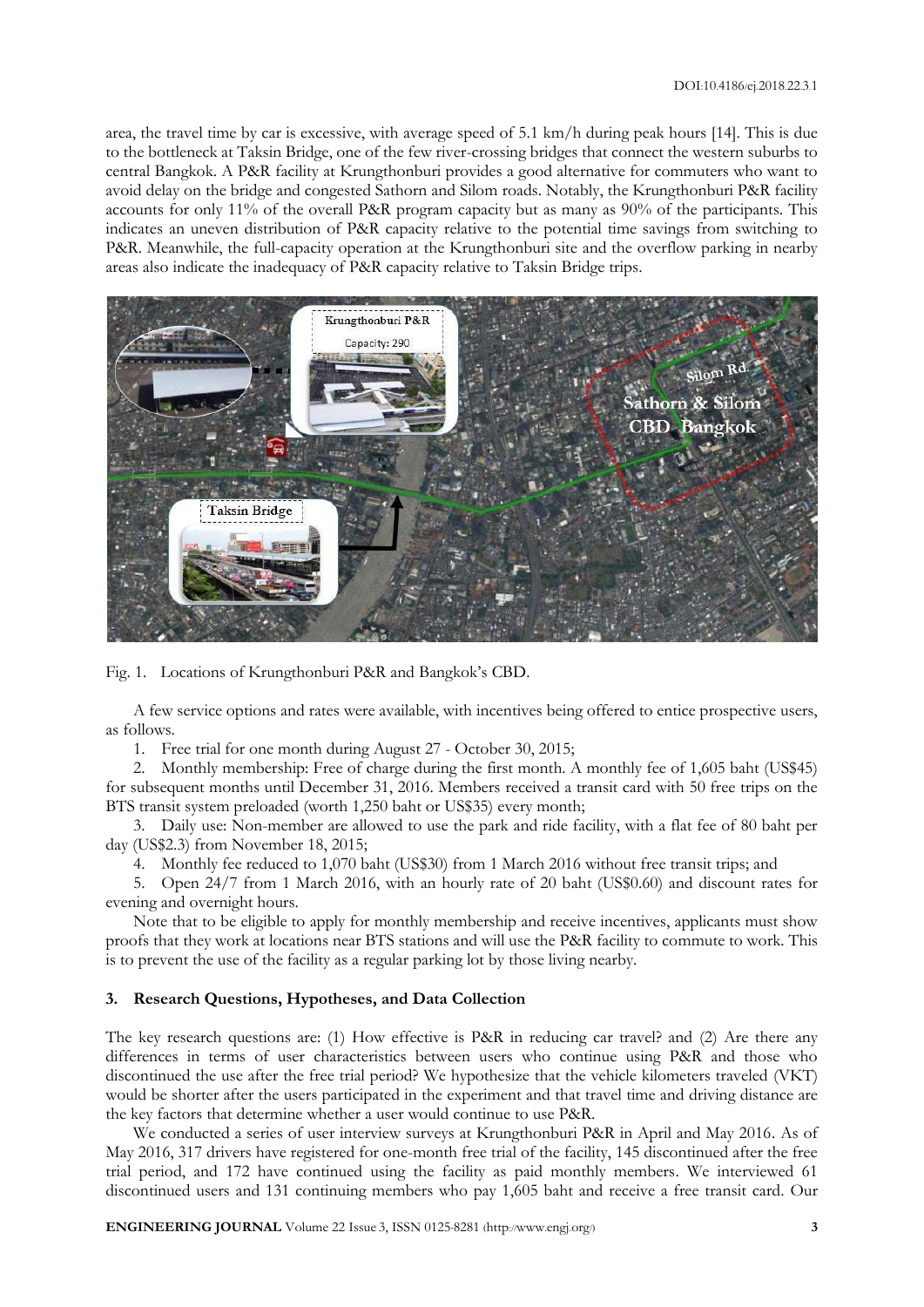survey did not include members who pay discount monthly rate of 1,070 baht, because there were only 8 of them. Neither did we include non-members who pay to use the facility on the daily or hourly basis, because they did not receive any incentives.

Because we have detailed records of both continuing and discontinued monthly members, we were able to conduct stratified random sampling. We were able to interview almost 76% of the total continuing users, while conducting simple random sampling for the discontinued group. We interviewed the target continuing users in the morning and evening at the P&R site. For those who did not have time in the morning, we asked them to fill in the questionnaire during the day and return it in the evening.

# **4. Research Findings**

# **4.1. Characteristics of Users**

The largest number of users are in the 30s age group, followed by those in their 20s. There are more female users than male, and more single than married users. In terms of income, a large majority of users could be categorized as middle-income. Unsurprisingly, 97% of the users have tertiary education, corresponding with the level of income and car affordability. A large majority of the respondents (77%) did not change either their residential or job locations within one year before using P&R, while 17% had changed job locations. Almost three quarters of them had previously driven directly from home to work, and another 8% drove to other P&R facilities before shifting to the one in question.

# **4.2. Shifts in Mode and Residential/Work Locations**

We further categorize the P&R users into groups according to the mode they used before using the P&R facility and whether or not they had changed their residential and/or job locations within one year before the P&R use. As shown in Table 2, a large majority (74%) of all users had relied primarily on private cars before the modal shift. The P&R facility also attracted two unintended groups of users, those who previously drove to other P&R facilities (8%) and those who previously used public transit to access the station (19%). The significant share of these two groups may undermine the effectiveness of building new P&R facilities as a mean to reduce driving.

| Variable          |                        |         | Continuing users | Discontinued users |      | All users |      |
|-------------------|------------------------|---------|------------------|--------------------|------|-----------|------|
|                   |                        | Mean    | S.D.             | Mean               | S.D. | Mean      | S.D. |
| Age group         | $21 - 30$              | 0.29    | 0.46             | 0.27               | 0.45 | 0.28      | 0.45 |
|                   | $31 - 40$              | 0.45    | 0.50             | 0.55               | 0.50 | 0.48      | 0.50 |
| (years)           | $41 - 50$              | 0.21    | 0.41             | 0.15               | 0.36 | 0.19      | 0.39 |
|                   | Over 50                | 0.05    | 0.23             | 0.03               | 0.18 | 0.05      | 0.21 |
| Gender            | Male                   | 0.39    | 0.49             | 0.40               | 0.49 | 0.39      | 0.49 |
|                   | Female                 | 0.61    | 0.49             | 0.60               | 0.49 | 0.61      | 0.49 |
|                   | Single                 | 0.62    | 0.49             | 0.65               | 0.48 | 0.63      | 0.48 |
| Martial           | Married                | 0.37    | 0.48             | 0.35               | 0.48 | 0.36      | 0.48 |
| status            | Others                 | 0.02    | 0.12             | 0.00               | 0.00 | 0.01      | 0.10 |
|                   | Under 15,000           | 0.05    | 0.23             | 0.07               | 0.25 | 0.06      | 0.23 |
| Personal          | $15,001 - 30,000$      | 0.30    | 0.46             | 0.27               | 0.45 | 0.29      | 0.45 |
| monthly<br>income | $30,001 - 50,000$      | 0.36    | 0.48             | 0.43               | 0.50 | 0.38      | 0.49 |
| (Baht)            | $50,001 - 75,000$      | $0.18*$ | 0.38             | 0.08               | 0.28 | 0.15      | 0.35 |
|                   | Over 75,000            | 0.11    | 0.32             | 0.15               | 0.36 | 0.13      | 0.33 |
|                   | Grade 7-12             | 0.02    | 0.15             | 0.02               | 0.13 | 0.02      | 0.14 |
| Education         | Vocational Certificate | 0.02    | 0.12             | 0.00               | 0.00 | 0.01      | 0.10 |
|                   | Bachelor's degree      | 0.65    | 0.48             | 0.68               | 0.47 | 0.66      | 0.48 |

Table 1. Descriptive statistics of P&R user data.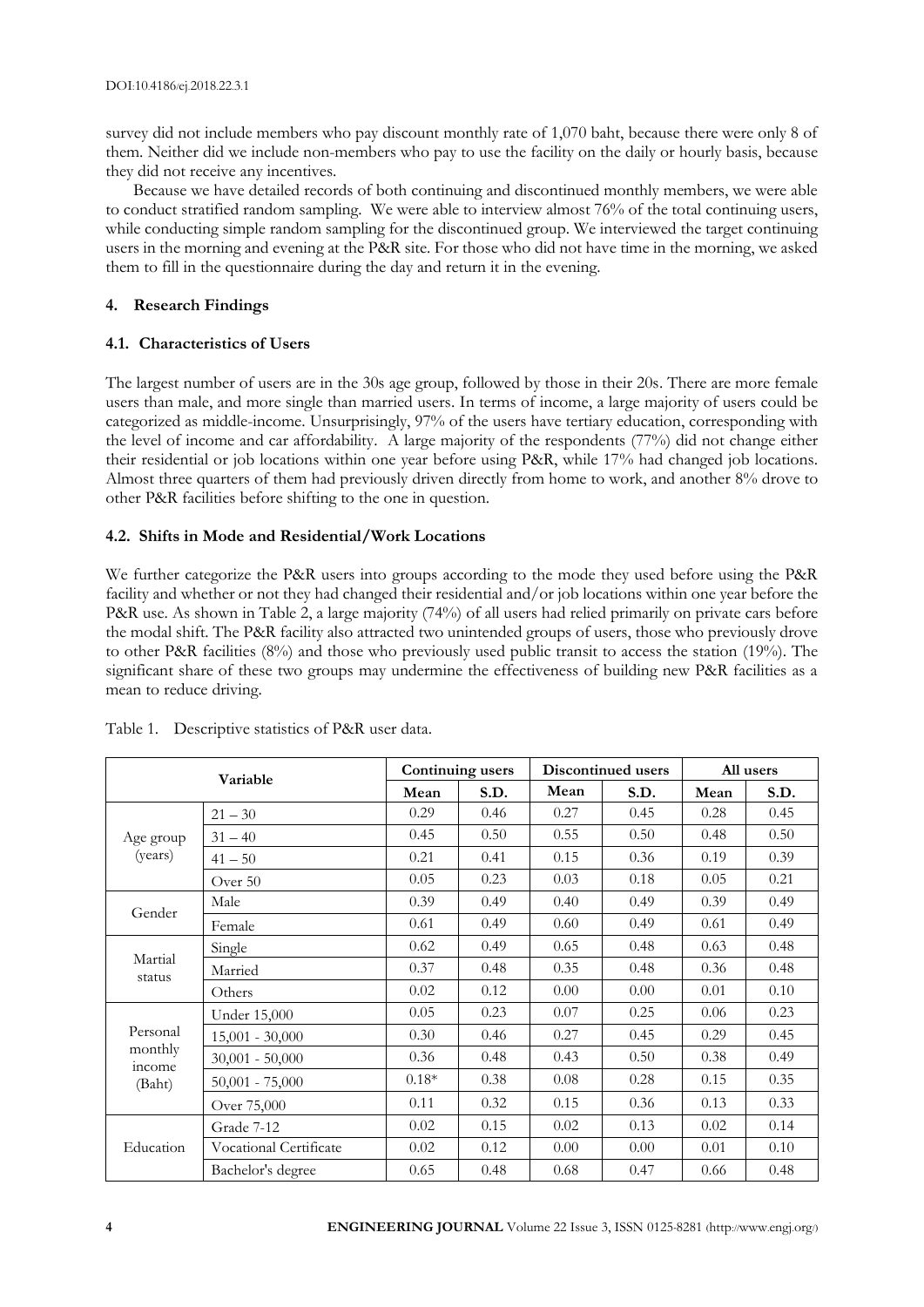| Variable                               |                                                 | Continuing users |       |       | Discontinued users | All users |       |
|----------------------------------------|-------------------------------------------------|------------------|-------|-------|--------------------|-----------|-------|
|                                        |                                                 | Mean             | S.D.  | Mean  | S.D.               | Mean      | S.D.  |
|                                        | Master's degree or higher                       | 0.31             | 0.47  | 0.30  | 0.46               | 0.31      | 0.46  |
|                                        | No changes                                      | $0.74*$          | 0.44  | 0.85  | 0.36               | 0.77      | 0.42  |
| Changes in<br>residential              | Job location only                               | 0.19             | 0.39  | 0.13  | 0.34               | 0.17      | 0.38  |
| and job                                | Residential locations only                      | 0.05             | 0.23  | 0.02  | 0.13               | 0.04      | 0.20  |
| locations                              | <b>Both</b>                                     | 0.02             | 0.12  | 0.00  | 0.00               | 0.01      | 0.10  |
| Transport                              | Private cars only                               | 0.73             | 0.45  | 0.75  | 0.44               | 0.73      | 0.44  |
| modes prior<br>to using the            | Private cars to other P&R<br>facilities and BTS | 0.05             | 0.23  | 0.13  | 0.34               | 0.08      | 0.27  |
| P&R facility                           | Public Transport                                | $0.22*$          | 0.42  | 0.12  | 0.32               | 0.19      | 0.39  |
| Parking<br>subsidy<br>recipient        | Getting a free parking or<br>monthly discount   | $0.27*$          | 0.45  | 0.52  | 0.50               | 0.35      | 0.48  |
|                                        | Silom line stations                             | 0.55             | 0.50  | 0.64  | 0.48               | 0.58      | 0.50  |
| Destination                            | Sukhumvit line stations                         | $0.36*$          | 0.48  | 0.19  | 0.40               | 0.30      | 0.46  |
| station                                | Siam/Nat'l stadium station                      | 0.03             | 0.18  | 0.03  | 0.18               | 0.09      | 0.18  |
|                                        | MRT station                                     | 0.06             | 0.24  | 0.14  | 0.35               | 0.03      | 0.28  |
|                                        | Walk                                            | 0.83             | 0.38  | 0.90  | 0.30               | 0.85      | 0.36  |
| Egress<br>modes                        | Motorcycle taxi                                 | 0.15             | 0.36  | 0.10  | 0.30               | 0.13      | 0.34  |
|                                        | Others                                          | $0.02*$          | 0.16  | 0.00  | 0.00               | 0.02      | 0.13  |
| Frequency of BTS use (trips per month) |                                                 | $26.73*$         | 17.86 | 12.57 | 17.50              | 22.26     | 18.89 |
| Sample size                            |                                                 | 131              |       |       | 60                 |           | 191   |

\*Statistically significant difference from discontinued users at the 90% level.

Note: The mean value for each categorical variable, such as age group and gender, represents the proportion of sample that belongs to that category. For example, the mean value for male of 0.39 implies that 39% of the sample is male.

## **4.3. Catchment Area**

The average driving distances to access the P&R facility are 14.19 km for continuing users and 16.64 km for discontinued users. The shortest and longest distances are 2.3 and 47 km for continuing users, and 2.1 and 46 km for discontinued users, with Standard Deviation of 8.45 and 9.43, respectively. There are no statistically significant differences between the two groups. The average access distance to the P&R facility found in this study is higher than that in the Puget Sound metro area in the USA (6.6 km) [15], but lower than that in Oxford in the UK (20.2 km) [16]. One way to define a catchment area of a transit station is to calculate the 85th percentile of access distance for a particular access mode [17, 18]. Our survey data suggest that the radius of the catchment area is 23.6 km for all users. This driving access distance is significantly longer, compared to the access distance to the Ladprao P&R facility attached to an MRT station in the northeastern suburb of Bangkok, where the 85th percentile of access distance is only 8.3 km. [19] These can be explained by the fact that the western side of Bangkok, where Krungthonburi is located, is served by only six stations, whereas the eastern side of the Chaopraya River is served by 54 transit stations. Therefore, residents in the western side may need to drive much longer distance to gain access to a transit station. With disaggregated data, the catchment area is smaller for continuing users (23-km radius) but greater for discontinued users (24.2-km radius). These figures are much larger than the catchment area of a transit station in Bangkok as defined by access distance by other modes, such as walking (1.38-km radius) [20], motorcycle taxi (1.7-km radius) and bus (15-km radius) [18].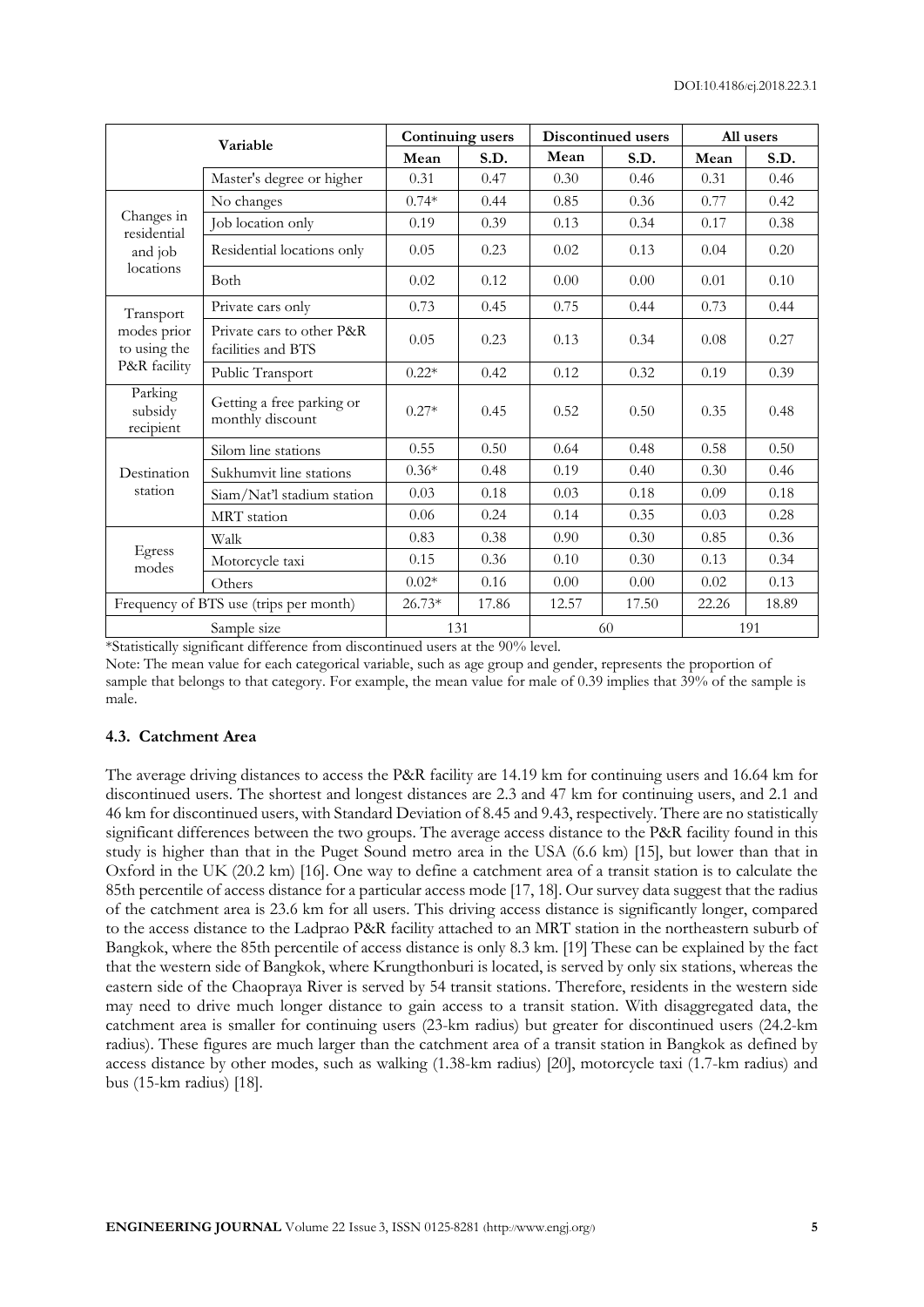

Fig. 2. Cumulative distribution of access distance to P&R.

## **4.4. Trip characterisrics and travel time savings**

In testing the effect of P&R on VKT, we focus on the users without any changes in residential and/or job locations. This is because those with changes in residential and/or job locations have other reasons than availability of P&R that may affect their modal choice decisions, presumably more than those without such locational changes. We also focus on commuting trips from residence to work, instead of the trips from work back home, because the latter tend to include many other sub-trips, such as grocery shopping, dining out, etc.

The data suggest that the average VKT of P&R users who had previously driven from home all the way to work decreased from an average of 20.67 km to 15.7 km with an average reduction of 4.97 km. The total travel time also decreased from an average of 97.89 minutes to 89.38 minutes. The data confirm that P&R indeed helped reduce the VKT and the total travel time of this particular group of users. The average reduction in driving distance reflects that average distance from the P&R location to job destinations located mostly in the Silom-Sathorn CBD area. The small reduction in total travel time shows that travel time saving by modal shift is offset by transfer time at the origin station and egress time from the destination station to office.

| Transport modes prior to<br>using the P&R facility |                     | No changes in<br>residential/job locations<br>Number of users $(\%$ | With Changes in<br>residential/job locations<br>Number of users $(\% )$ | Total                 |           |
|----------------------------------------------------|---------------------|---------------------------------------------------------------------|-------------------------------------------------------------------------|-----------------------|-----------|
|                                                    | Continuing<br>users | Discontinued<br>users                                               | Continuing<br>users                                                     | Discontinued<br>users |           |
| Private cars only                                  | 70 (48.0)           | 40(27.4)                                                            | 25(58.0)                                                                | 5(11.6)               | 140(74.1) |
| Private cars to other P&R<br>facilities and BTS    | 5(3.4)              | 4(2.7)                                                              | 2(4.7)                                                                  | 4(9.3)                | 15(7.9)   |
| Buses/passenger vans only                          | 2(1.4)              | 0(0.0)                                                              | 3(7.0)                                                                  | 0(0.0)                | 5(2.6)    |

| Table 2. Transport Modes Prior to Using the P&R Facility |  |  |  |
|----------------------------------------------------------|--|--|--|
|                                                          |  |  |  |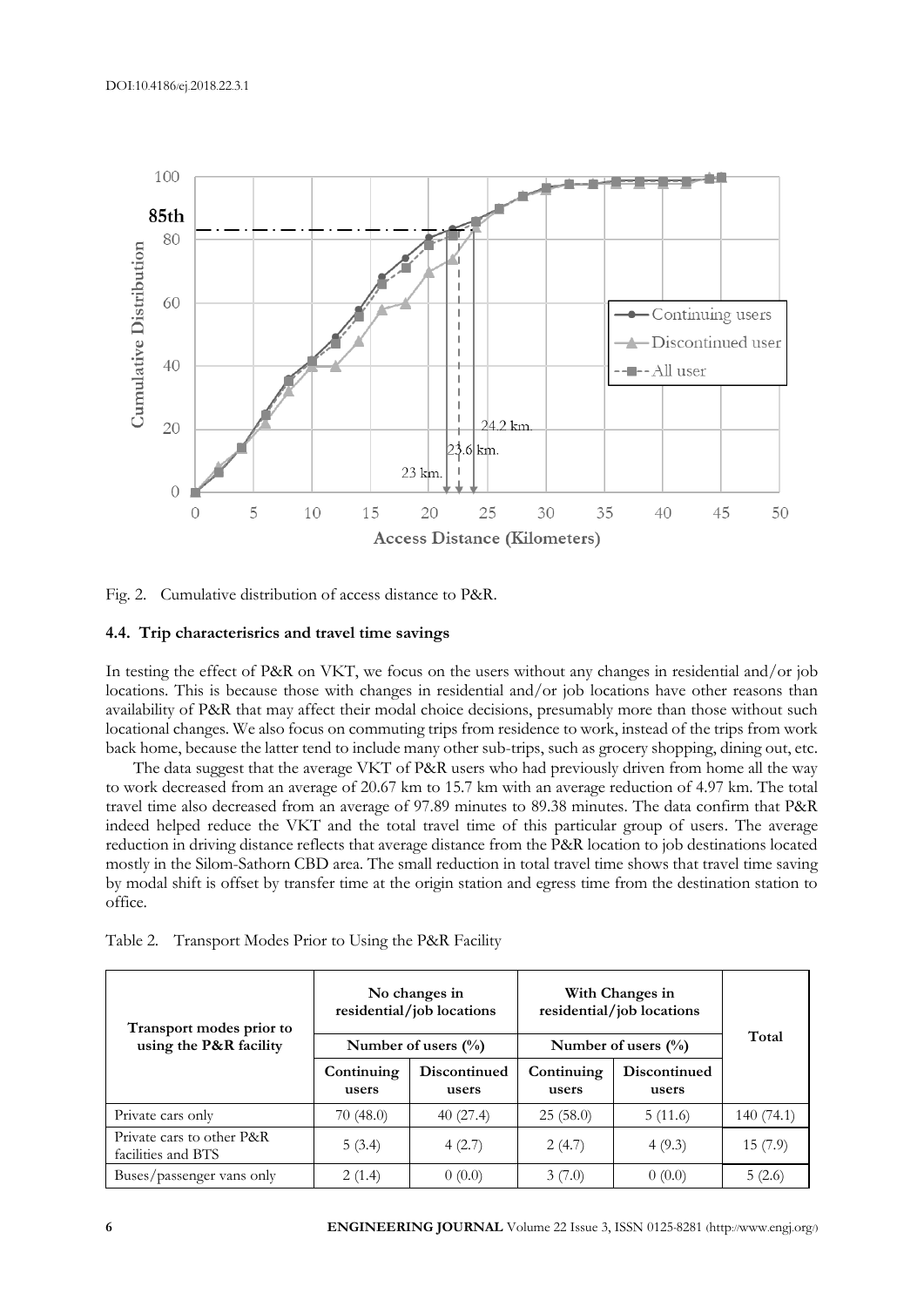| Passenger vans and BTS   | 4(2.7)    | 2(1.4)   | 0(0.0)     | 0(0.0)  | 6(3.2)    |
|--------------------------|-----------|----------|------------|---------|-----------|
| Buses and BTS            | 10(6.8)   | 4(2.7)   | 2(4.7)     | 0(0.0)  | 16(8.5)   |
| Motorcycle taxis and BTS | 2(1.4)    | 0(0.0)   | 0(0.0)     | 0(0.0)  | 2(1.1)    |
| Taxis and BTS            | 3(2.1)    | 0(0.0)   | 0(0.0)     | 0(0.0)  | 3(1.5)    |
| Walking and BTS          | 0(0.0)    | 0(0.0)   | 2(4.7)     | 0(0.0)  | 2(1.1)    |
| Total                    | 96(65.8)  | 50(34.2) | 34(79.1)   | 9(20.9) | 189 (100) |
| Sample size              | 146 (100) |          | 43 $(100)$ |         |           |

Table 3. Changes in Access Distance and Travel Time by User Group

| No locational changes & only                      |                                      | Continuing users |       | Discontinued users |                    | All users |           |
|---------------------------------------------------|--------------------------------------|------------------|-------|--------------------|--------------------|-----------|-----------|
|                                                   | driving                              | Mean             | S.D.  | Mean               | S.D.               | Mean      | S.D.      |
| Access                                            | before P&R                           | 20.38            | 8.26  | 21.17              | 9.18               | 20.67     | 8.57      |
| distance                                          | after P&R                            | 14.83            | 8.21  | 17.22              | 9.72               | 15.7      | 8.82      |
| by car<br>(km)                                    | Pairwise difference                  | $-5.55**$        | 4.32  | $-3.95*$           | 5.05               | $-4.97*$  | 4.64      |
| Travel                                            | before P&R                           | 97.73            | 33.5  | 98.16              | 34.38              | 97.89     | 33.66     |
| time                                              | after P&R                            | 87.06            | 30.84 | 93.29              | 30.23              | 89.38     | 30.62     |
| (mins.)                                           | Pairwise difference                  | $-10.67**$       | 27.69 | $-4.87$            | 20.68              | $-8.51*$  | 25.36     |
|                                                   | Sample size                          | 63               |       | 40                 |                    | 103       |           |
| No locational changes & using<br>public transport |                                      | Continuing users |       | Discontinued users |                    | All users |           |
|                                                   |                                      | Mean             | S.D.  | Mean               | S.D.               | Mean      | S.D.      |
| Access                                            | before P&R                           | 0.00             | 0.00  | 0.00               | 0.00               | 0.00      | 0.00      |
| distance<br>by car<br>(km)                        | after P&R                            | 12.67            | 9.48  | 12.51              | 8.79               | 12.63     | 9.16      |
|                                                   | Pairwise difference                  | $12.67*$         | 9.48  | $12.51*$           | 8.79               | $12.63*$  | 9.16      |
| Travel                                            | before P&R                           | 91.19            | 39.43 | 100.71             | 24.57              | 93.57     | 36.10     |
| time                                              | after P&R                            | 82.57**          | 28.92 | 102.86             | 18.22              | 87.64     | 27.81     |
| (mins.)                                           | Pairwise difference                  | $-8.62$          | 27.53 | 2.14               | 40.09              | $-5.93$   | 30.68     |
|                                                   | Sample size                          | 22               |       |                    |                    | 29        |           |
|                                                   | No locational changes & Private      | Continuing users |       |                    | Discontinued users |           | All users |
|                                                   | cars to other P&R facilities and BTS | Mean             | S.D.  | Mean               | S.D.               | Mean      | S.D.      |
| Access                                            | before P&R                           | 11.54            | 10.96 | 15.00              | 7.27               | 13.08     | 9.12      |
| distance<br>by car                                | after P&R                            | 12.34            | 7.38  | 18.23              | 7.34               | 14.96     | 7.55      |
| (km)                                              | Pairwise difference                  | 0.80             | 4.42  | 3.23               | 2.91               | 1.88      | 3.82      |
| Travel                                            | before P&R                           | 89.00            | 33.62 | 117.50             | 42.72              | 101.67    | 38.41     |
| time                                              | after P&R                            | 90.00            | 27.61 | 103.75             | 32.50              | 96.11     | 28.81     |
| (mins.)                                           | Pairwise difference                  | 1.00             | 7.42  | $-13.75$           | 72.73              | $-5.56$   | 45.51     |
|                                                   | Sample size                          | 5                |       | $\overline{4}$     |                    | 9         |           |

Notes: \*Statistically significant difference from zero at the 90% level.

\*\*Value is also significant difference from discontinued users at the 90% level.

We further disaggregated the data into two groups of users, namely, continuing and discontinued users. We find that the average VKT and the total travel time decreased when both groups started using P&R. But the average reduction in VKT and total travel time for the continuing users are greater and statistically significant, whereas those for the discontinued users are smaller and not statistically significant. Such differences may explain why certain users continue to use P&R while others opted out.

By definition, the change in VKT among those who had previously used public transit to access the BTS is positive, with an average of 12.63 and S.D. of 9.16 km. However, commuters in this group experienced a shorter total travel time, with an average reduction of 5.93 and S.D. of 30.68 minutes. While the changes in VKT are not different between those who continue and discontinue using P&R, the changes in travel time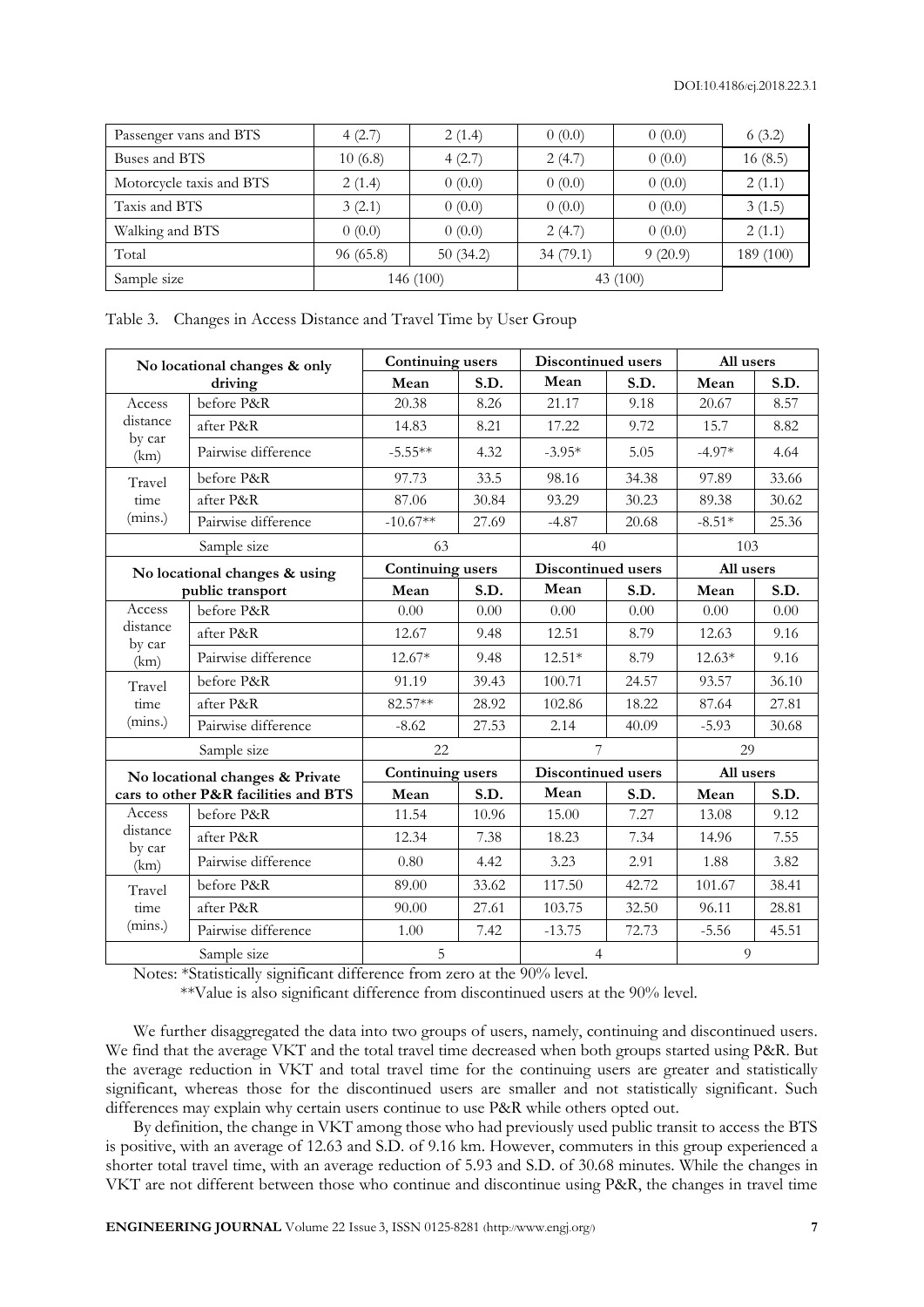are different. On average, those who continue to use P&R experienced a shorter total travel time (8.62 min.) after the mode shift, while those who discontinued experienced slightly longer total travel time (2.14 min.)

Users who switched from other P&R locations to use the Krungthonburi facility experienced small increases in VKT, with an average of 1.88 km and S.D. of 3.82 km. As expected, users in this group who continued to use P&R after the trial period experienced smaller increase in VKT than those who discontinued. However, the changes in total travel time are unexpected as those who continue experienced slightly longer total travel time, but those who discontinued experience shorter travel time after modal shift to P&R. The results for this group are probably not as reliable as those for the previous two groups because of a small sample size. These findings are interesting and important, as they underlie the possibility that P&R could increase car travel distance and travel time, possibly because P&R makes it easier to drive for certain user groups.

|                      | Variable                                             | Model I            | Model II                 |
|----------------------|------------------------------------------------------|--------------------|--------------------------|
|                      | Travel time before P&R (min.)                        | 0.0133             | $0.023**$                |
|                      |                                                      | (1.59)             | (2.05)                   |
|                      | Travel time after P&R (min.)                         | $-0.0283***$       | $-0.0526***$             |
|                      |                                                      | $(-2.93)$          | $(-3.54)$                |
|                      | Driving distance before P&R (km.)                    | 0.0184             | $0.0891**$               |
| Trip                 |                                                      | (0.65)             | (2.10)                   |
| characteristics      | Egress by walk (if walk $= 1$ )                      | $-0.5705$          | $-0.2557$                |
|                      |                                                      | $(-0.85)$          | $(-0.29)$                |
|                      | Public transport                                     | 1.0351             | 1.0727<br>(1.04)         |
|                      | Sukhumvit line station                               | (1.36)<br>1.1285** |                          |
|                      |                                                      |                    | 0.8587                   |
|                      | (if destination station is in Sukhumvit line $= 1$ ) | (2.30)             | (1.35)                   |
|                      | Male                                                 |                    | 0.8673                   |
|                      |                                                      |                    | (1.51)<br>$-2.4807***$   |
|                      | Age between 21 to 30                                 |                    | $(-2.66)$                |
|                      |                                                      |                    | $-1.9452**$              |
|                      | Age between 31 to 40                                 |                    | $(-2.47)$                |
|                      | Master's degree or higher                            |                    | 0.6457                   |
| Socioeconomic        |                                                      |                    | (1.06)                   |
| characteristics      | Monthly income \$30,000 - \$50,000                   |                    | $-1.2374**$<br>$(-2.04)$ |
|                      |                                                      |                    | $-1.3406$                |
|                      | Monthly income \$50,000 - \$75,000                   |                    | $(-1.41)$                |
|                      |                                                      |                    | $0.077***$               |
|                      | Frequency of BTS use (trips per month)               |                    | (4.35)                   |
|                      | Parking subsidy recipient                            |                    | $-1.7698***$             |
|                      |                                                      |                    | $(-2.84)$                |
|                      | Constant                                             | 1.7116*            | 2.8198*                  |
|                      |                                                      | (1.95)             | (1.88)                   |
| Sample size          |                                                      | 133                | 133                      |
| Number of parameters |                                                      | $7\phantom{.0}$    | 15                       |
|                      | Log likelihood (0)                                   | $-85.1110$         | $-85.1110$               |
|                      | Log likelihood (b)                                   | $-77.3434$         | $-53.8765$               |
|                      | Pseudo R <sup>2</sup>                                | 0.0913             | 0.367                    |
|                      | Adjusted Pseudo R <sup>2</sup>                       | 0.009              | 0.1907                   |

Table 4. Logit model results for the likelihood of continuing to use the P&R facility.

## **4.5. Determinants of Users' Decision**

In examining the factors that determine users' decision to continue using the P&R facility after the trial period, we developed a logistic regression model of the decision to continue as a function of various trip and socioeconomic characteristics of users. We focus on users without changes in home and/or job locations. Table 4 shows estimation results for two specifications of logistic regression with different sets of explanatory variables. Model I includes only trip-related characteristics, both before and after modal shift to P&R. Model II includes those variables as well as socioeconomic variables of the users, which improves the statistical fit significantly, as shown by the much larger adjusted pseudo R-squared. Using the Log-likelihood ratio test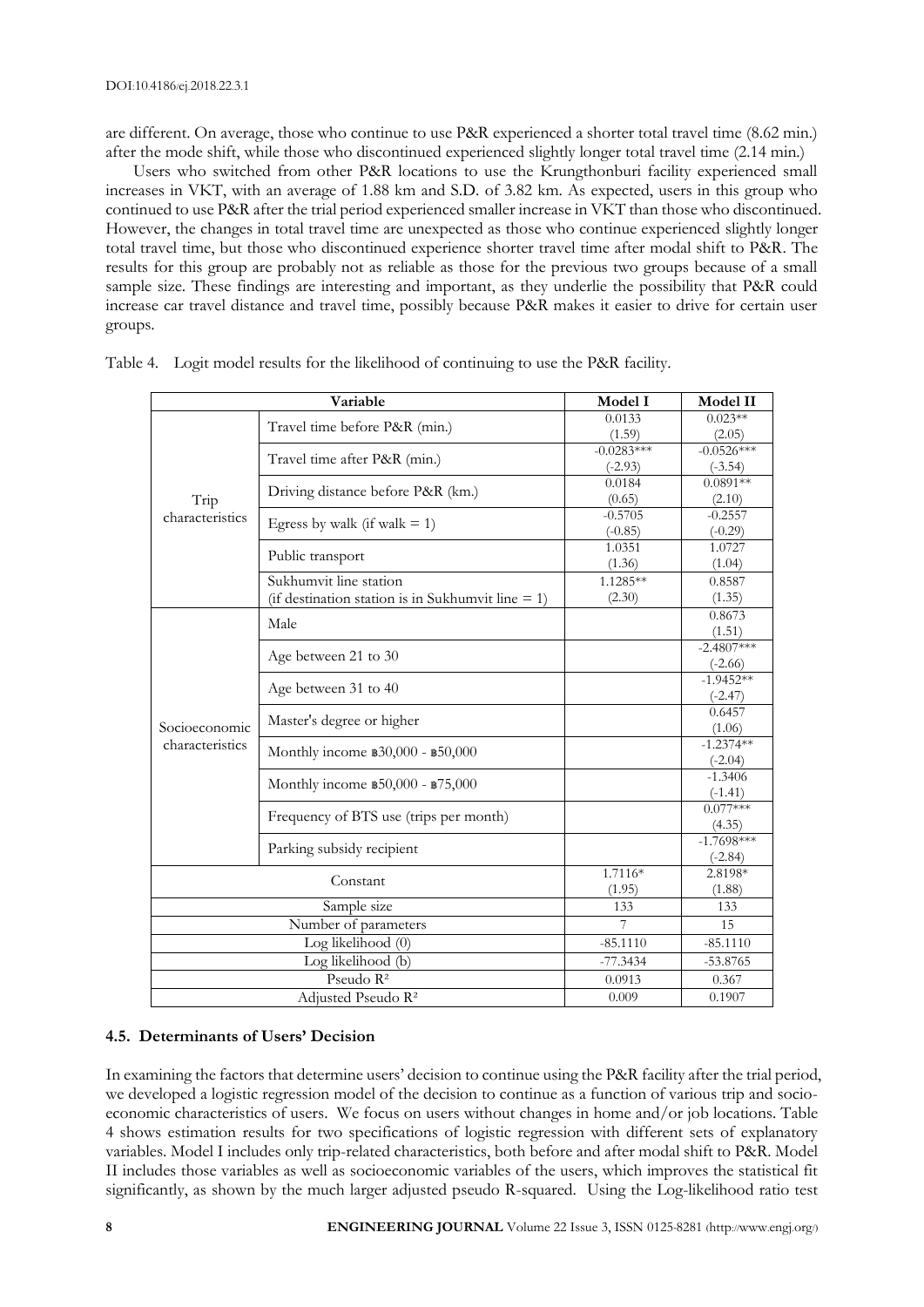(LRT) [21], Model I, which is a restricted version of Model II, can be rejected. Therefore, Model II was selected for further interpretation of the results.

The coefficient estimates of Model II show expected signs, but only a few coefficients are statistically significant. Travel time and driving distance before and after using the P&R facility clearly influence decisionmaking. Users who experienced longer travel time and driving distance before using P&R tend to continue using P&R where as those who experienced longer travel time after using P&R tend to discontinue. However, coefficients of dummy variables that represent travel mode used before using P&R and destination stations are not significant. As for socioeconomic characteristics of decisionmakers, some variables have significant coefficients, including dummy variables representing age group 21 to 30 and 31 to 40 years old, monthly income between 30,000 to 50,000 baht, frequency of BTS use prior to using P&R, and dummy variable representing availability of parking subsidy at work location.

## **5. Conclusions and Policy Implications**

With the data collected for an experimental P&R initiative in Bangkok, we are able to provide quantitative evidence on P&R user characteristics in the city and to confirm the effectiveness of P&R on time savings and reduction in car travel distance for a majority group of users. The results from the analyses of changes in access trip by groups show that the P&R has real potential in reducing driving, as can be seen by the large share of users who switched from driving from home to work. This means VKT reduction will be greater at residential locations farther away from CBD. However, the data also confirm the "abstraction effect" as a number of users shifted modes from public transport to private cars in order to use P&R. Consequently, the overall benefits of VKT reduction may be offset by more driving by these unintended users.

We are also able to ascertain the catchment area of a transit station as defined by access distance to P&R located next to the station. Such evidence is useful in devising transit-oriented policy and public relations measures to promote P&R facilities in the future. This may include targeted policies that prioritize P&R use by specific groups of drivers by requiring applicants to show proof of driving, such as receipt of parking at work. Nonetheless, it may be difficult to resolve the abstraction issues by discouraging public transport users to shift to P&R.

Three key policy implications could be conjectured from the regression results on users' decision. First, if the P&R locations are chosen such that they serve drivers with long commute, we may be able to expect a greater retention rate. Second, if incentives are formulated to target specific user groups, such as those whose jobs do not provide parking subsidy, a higher retention rate may be achieved after the incentives end. Since the use of the P&R can produce significant benefits to the general public, the government may consider subsidizing the parking fees. However, cost-benefit analysis should be conducted prior to determining the appropriate level of subsidy. Third, the results on commuters' travel expenses may support the call to eliminate parking subsidies by employers, such that commuters would find it cost-effective to shift to using P&R facilities.

A few issues need further examination in future research. It is unclear why retention is lower among certain groups, such as female, younger, medium-income commuters. Answering these questions can further refine incentives. We also need to examine price sensitivity across user groups. As the experimental project continues, we will be able to collect more data for future research on the users and their behaviors. For example, the free transit card incentive will be discontinued after 2016, and the retention of P&R use after users bear the full cost can be observed. Such data would allow us to calculate catchment areas of transit stations with different characteristics, such as distance from job destinations.

#### **Acknowledgments**

The authors thank the Toyota Mobility Foundation for financial support and Nippon Parking Development (Thailand) Co., Ltd. for assistance with data collection. We thank Yutaka Okayama, Sorawit Narupiti, and Songchai Rukthavornwong for initiating the social experiment and their leadership in the Sathorn Model project.